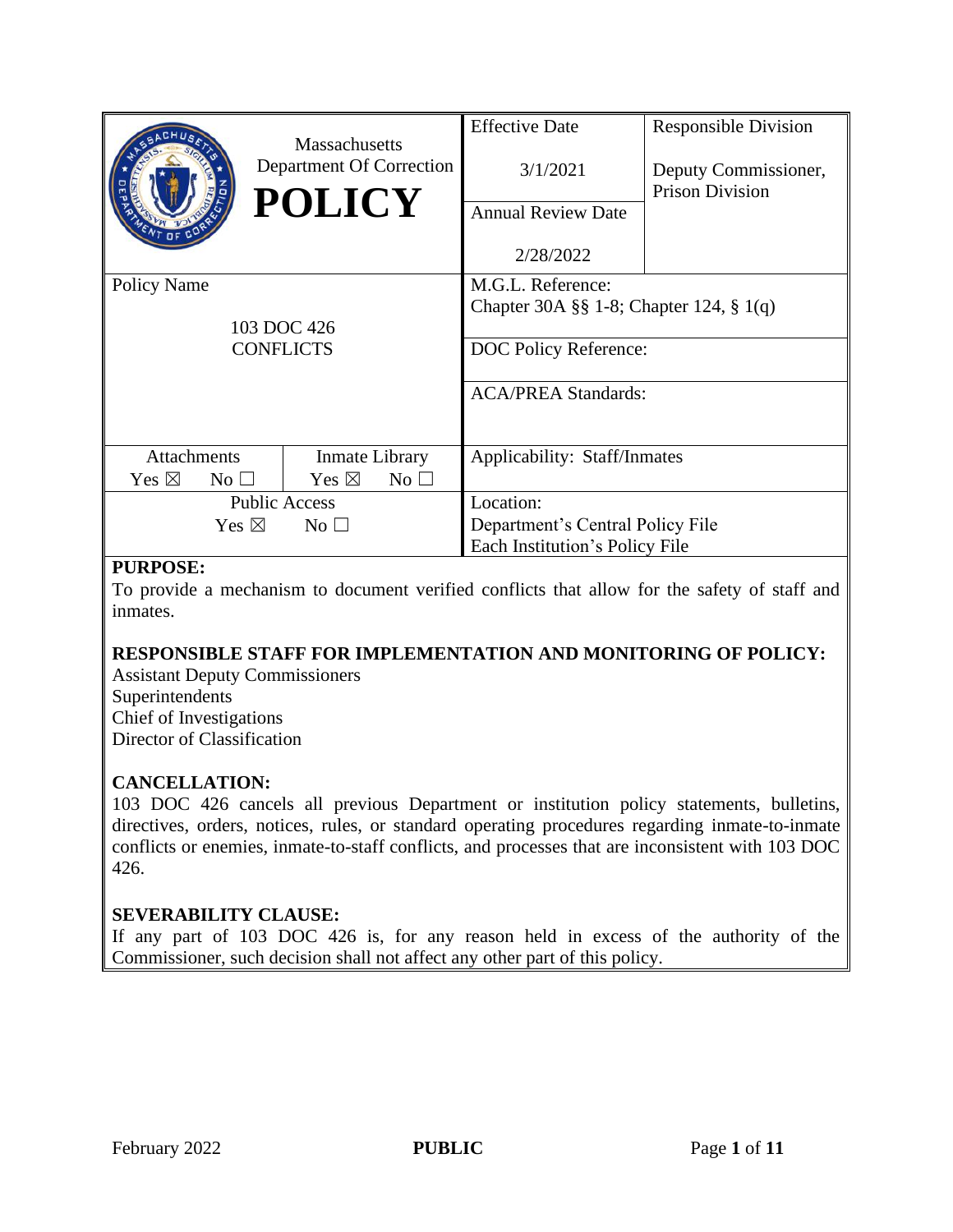# **TABLE OF CONTENTS**

| 426.01 | Definitions                          | 3  |
|--------|--------------------------------------|----|
| 426.02 | Immediate/Life Threatening Conflict  | 3  |
| 426.03 | Inmate-to-Inmate Conflicts           | 5  |
| 426.04 | <b>Inmate-to-Staff Conflicts</b>     | 7  |
| 426.05 | Documentation of Validated Conflicts | 8  |
| 426.06 | <b>Termination of a Conflict</b>     | 9  |
| 426.07 | Emergencies                          | 10 |

# **ATTACHMENTS**

| Attachment #1 | Inmate Waiver Form |  |
|---------------|--------------------|--|
|---------------|--------------------|--|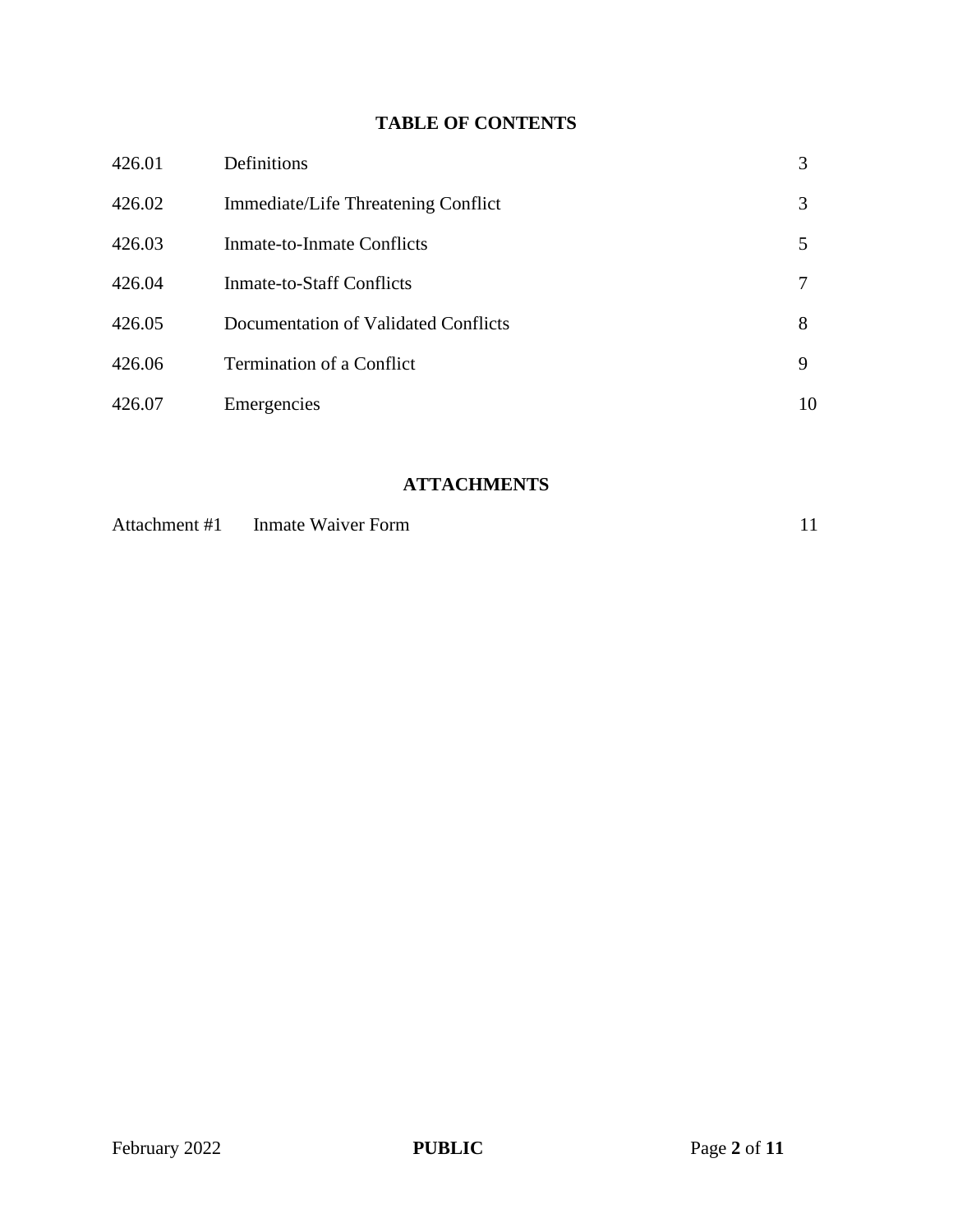#### **426.01 DEFINITIONS**

Conflict: A relationship or situation between inmates, or between inmates and staff members, which may likely result in placing them or other inmates or staff members in danger of harm or personal injury, as such, this relationship or situation may pose a threat to the security of the institution.

Immediate/Life Threatening Conflict: Conflicts where information has been received that suggests that an inmate is in fear for their life, which warrants an immediate staff response. This conflict may involve named enemies or involve inmates in fear for their life based on notoriety of their offense or other unconfirmed conflicts.

#### **426.02 IMMEDIATE/LIFE THREATENING CONFLICT**

Upon receiving notice, from any source, such as a staff member, inmate, attorney, family member, media representative, indicating an inmate is in fear for their life, the following steps shall be taken:

- 1. The inmate is to be placed in a secure location, such as the Restrictive Housing Unit, Booking Area, secure cell or a secure holding area on Awaiting Action (AA) Status.
- 2. The Shift Commander shall notify the Superintendent that an inmate has been placed on AA status due to a potential conflict situation.
- 3. The Superintendent shall ensure that the matter is referred to the Inner Perimeter Security Team ("IPS") who shall conduct an investigation. This investigation shall include:
	- a. A detailed interview with the inmate to determine the nature of the claim and the names of the potential enemies and/or witnesses.
	- b. Researching and cross referencing both internal and external documents and data to include but not be limited to the Inmate Management System (IMS), Use of Force package incident reports, disciplinary reports, investigations, outside Agency reports, media reports, court reports and intelligence information.
	- c. Interviewing anyone who may have knowledge of the situation or may offer useful information to include classification and mental health staff.
	- d. Validation of the information received. To validate a claim, the Investigator must gather all information and evidence then weigh and determine, as best as possible, whether the information is valid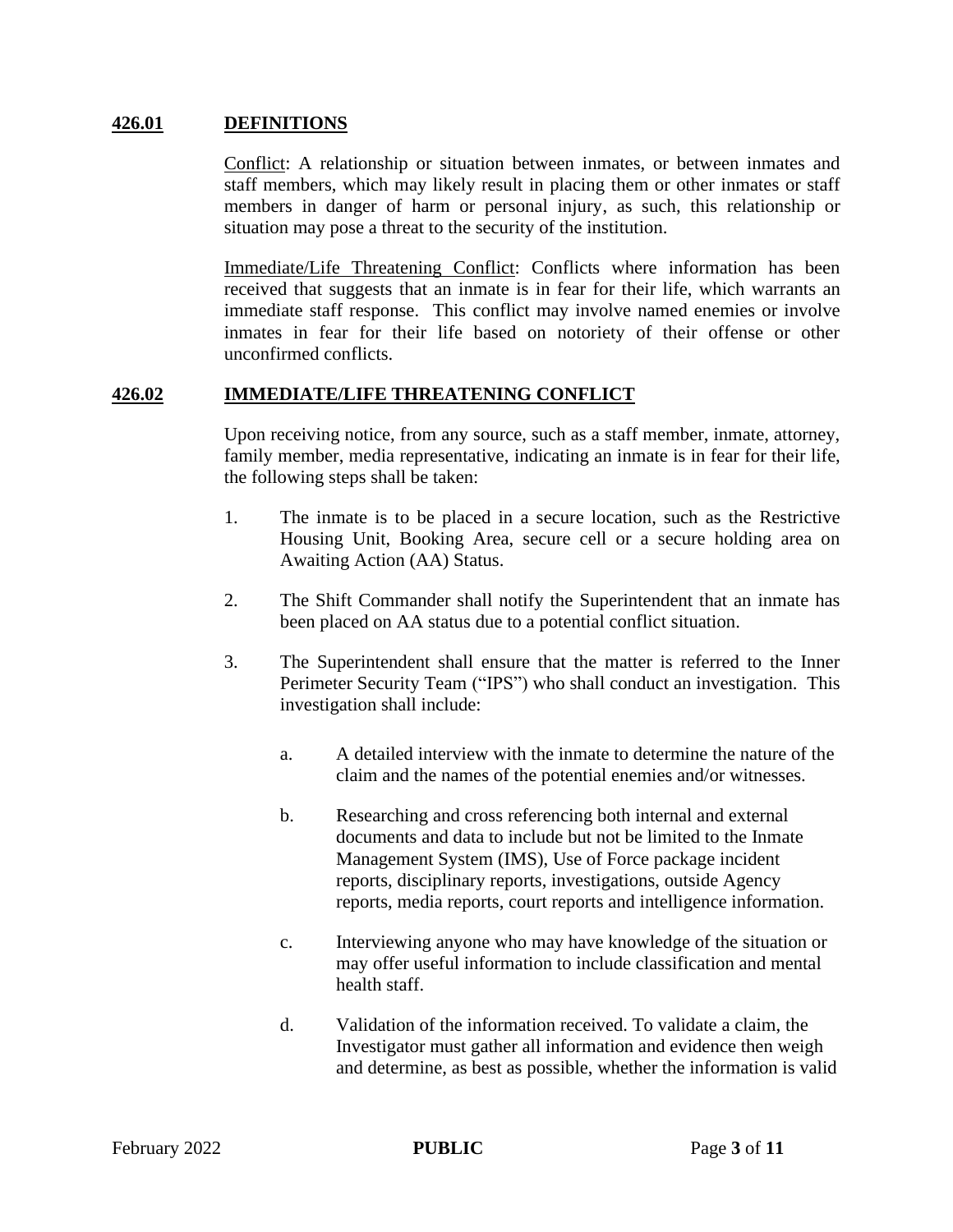and should be relied upon to make decisions regarding the inmate's status and/or future placement.

- e. The conflict form shall be forwarded to the Superintendent through the IMS notification system. Any hard copy supporting conflict investigative documents not available through IMS shall be forwarded by IPS to the Superintendent for review.
- f. The Superintendent shall review all documentation regarding the conflict, such as disciplinary and incident reports through IMS as well as any hard copies forwarded by IPS. The Superintendent shall then sign off on each conflict investigation to ensure that each investigation is complete, thorough and that any and all conclusions are supported by facts.
- 4. The Superintendent shall be responsible for reviewing the investigative package and making the following determinations and notifications:
	- a. That a valid conflict exists and is verified;
	- b. That a valid conflict does not exist and is not established;
	- c. Staff are notified through the IMS regarding the status of the conflict.
	- d. The inmate shall be notified by IPS when appropriate.
- 5. The Superintendent shall review the investigative package and make one (1) of the following decisions.
	- a. Return the inmate to population without conditions.
	- b. Return the inmate to population with conditions, e.g., housing unit or room change.
	- c. For those inmates in minimum or pre-release, return the inmate to higher custody for further investigation.
	- d. Refer the inmate to classification to determine an appropriate placement outside of the institution or, in the case of detainees, refer the inmate to the Classification Division for alternative placement options. Once the classification process has begun, the inmate shall not be released and returned to population until the Commissioner's designee reaches a final placement decision and that decision is effectuated or, in the case of detainees, a transfer (if applicable) is authorized by the Commissioner's designee and the transfer takes place.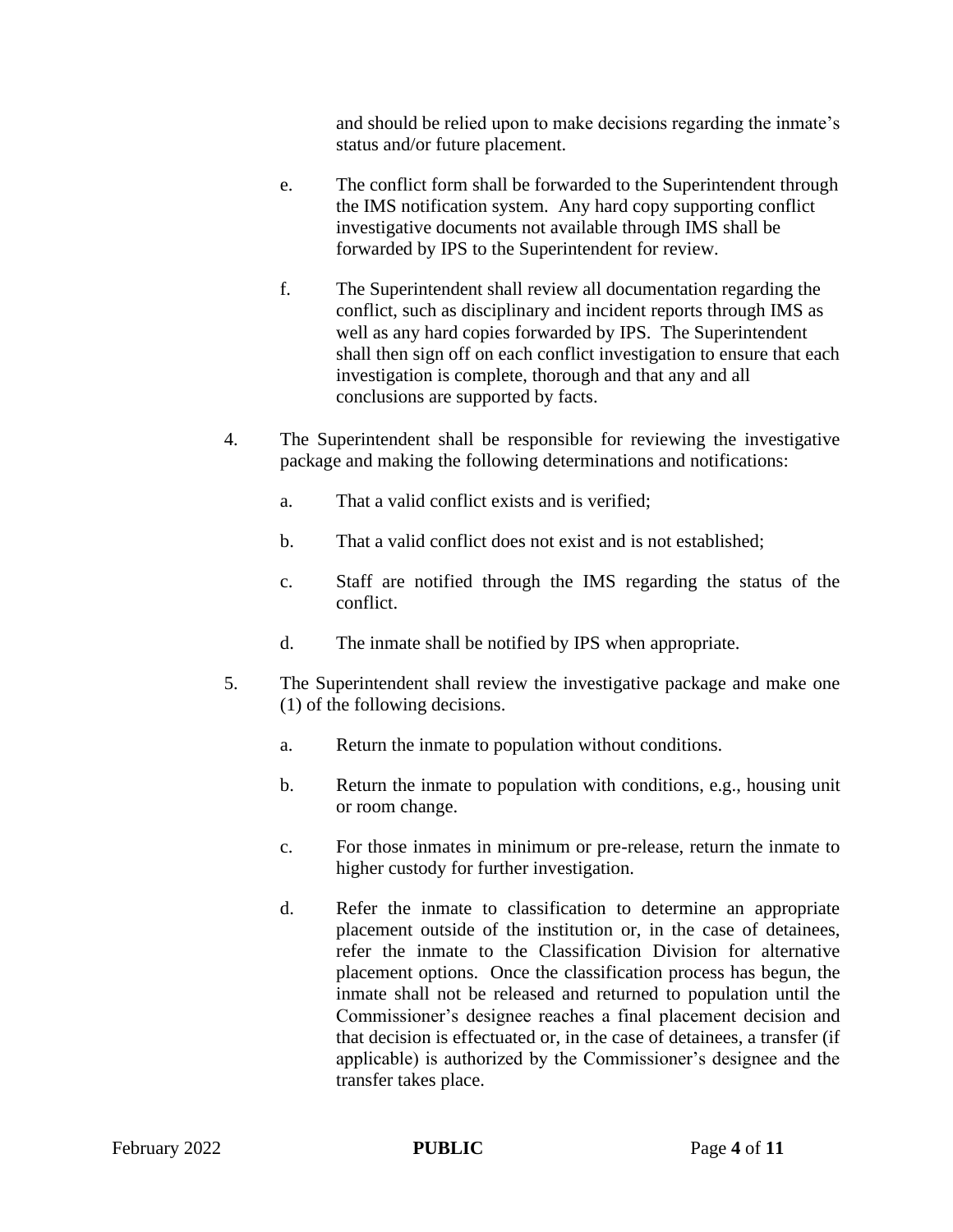- 6. The Superintendent's decision shall be documented in IMS.
- 7. All inmates returning to general population shall be asked to sign a waiver (attachment #1) requesting population placement.
- 8. Any conflict shall be noted in accordance with 103 DOC 426.05.

#### **426.03 INMATE-TO-INMATE CONFLICTS**

- 1. Inmate-to Inmate Conflict: Upon admission to Department's custody, inmates shall be given the opportunity to inform staff of any relationship or situation where the potential for harm or personal injury exists. This shall normally be reported during the intake process; however, inmates are encouraged to report perceived conflicts at anytime during their incarceration. The intake form shall indicate that the inmate acknowledges an opportunity to report any enemies and was informed that if the inmate does come in contact with an enemy, it is the responsibility of the inmate to report such contact to staff.
- 2. The inmate shall report all situations that may jeopardize their safety, particularly those where the inmate may have been subjected to sexual abuse, sexual assault or pressured for sex. The inmate shall provide sufficient information so that staff may verify the conflict. An inmate's claim alone shall not be sufficient to establish a conflict. In situations where the inmate does not provide sufficient information, a conflict shall NOT be established. As much information as possible regarding the conflict should be noted so that proper validation may occur.
- 3. Any staff member receiving information relating to a conflict shall immediately notify the Shift Commander and document such on an incident report. The incident report shall then be forwarded to the Superintendent or designee for verification, validation and/or investigation.
- 4. Once the inmate has been given the opportunity to initially inform staff of any relationship or situation where a conflict(s) exists, additional conflicts shall only be established as a result of a situation or relationship that has developed during the inmate's incarceration unless clear and convincing evidence is presented regarding a previously established and unclaimed conflict. This will prove to enhance the verification process and reduce instances of inmate manipulation.
- 5. In situations where the inmate has been involved in a verbal or physical altercation with another inmate, each inmate shall be interviewed to determine if a conflict exists, as defined in this policy. The Superintendent shall take necessary steps to keep involved parties separate until the validity of the conflict has been established. If a conflict is found to be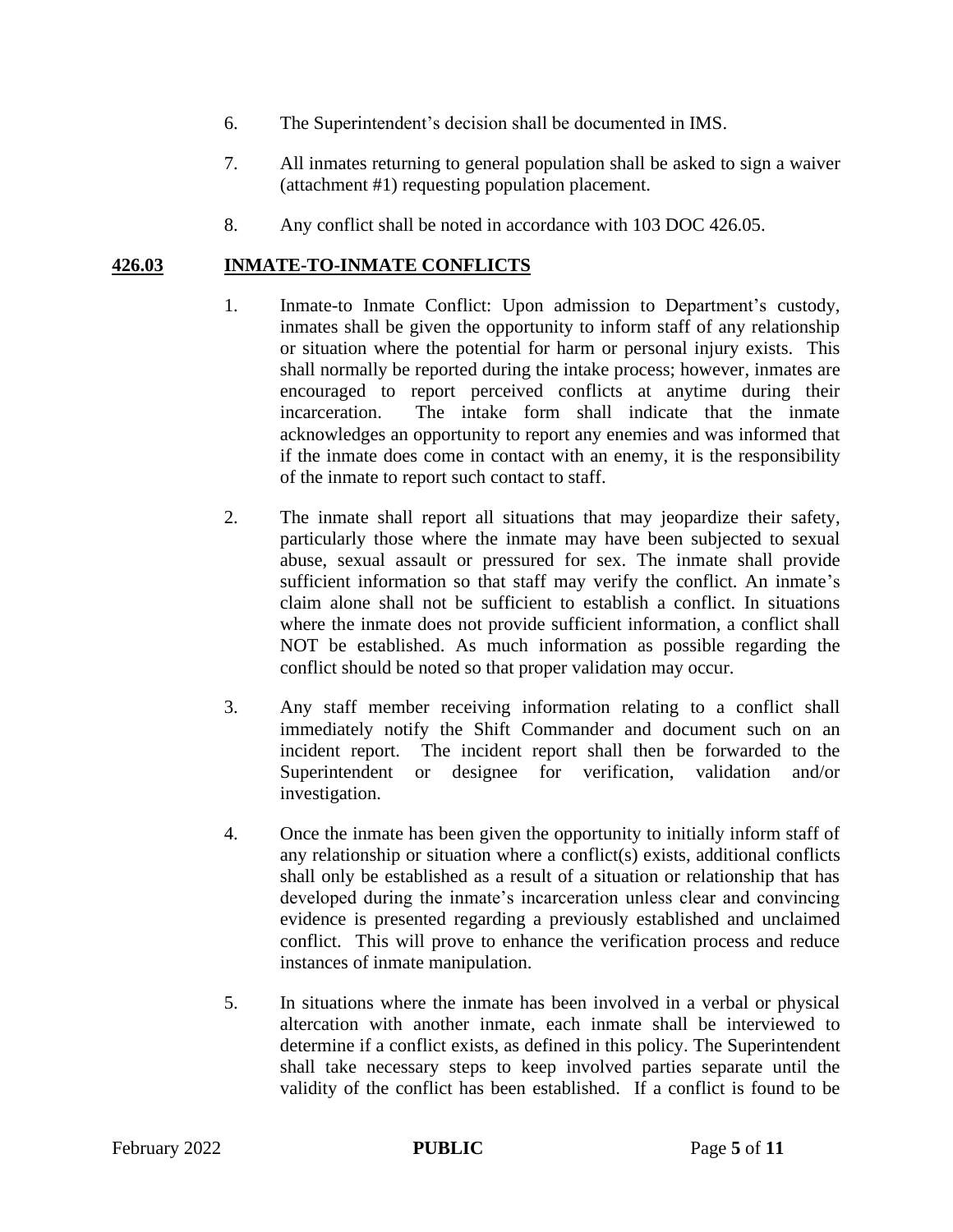valid, the Superintendent shall take whatever steps are necessary to prevent the individuals involved from coming into contact with each other.

- 6. Examples of inmate-to-inmate conflicts include, but are not limited to:
	- a. Serious threats to do bodily harm where staff has reason to believe that an assault will be carried out;
	- b. Serious physical assaults where the other party has intentions to retaliate;
	- c. Sexual abuse or assault of an inmate by another inmate;
	- d. Crime victim is another inmate or is closely related to another inmate;
	- e. Court testimony against another inmate.
- 7. Superintendents shall ensure that inmate-to-inmate conflicts are referred to the IPS Team who shall conduct an investigation consistent with 103 DOC 426.02 (3) (a-f).
- 8. The Superintendent shall review the investigation and shall determine the following:
	- a. That a valid conflict exists and is approved.
	- b. That a valid conflict does not exist and is denied.

Staff shall be notified through the IMS. The inmate shall be notified by IPS when appropriate.

- 9. If the Superintendent determines that a valid conflict exists, they must determine whether an excessive risk to an inmate's health or safety exists. If it does, the inmate(s) shall be placed in a secure location in compliance with 103 DOC 426.02 (1). If this occurs, the Superintendent shall refer the inmate to Classification for appropriate placement in compliance with 103 DOC 426.02 (5) (d).
- 10. If the conflict does not rise to the level of an excessive risk to an inmate's health or safety, the Superintendent shall determine the appropriate placement for the inmate.
- 11. It is understood that although efforts are made to collect, maintain and share information regarding conflicts, there may be occasions where inmates may encounter other inmates with whom they are currently or in the past been in conflict. It is further understood that if this occurs,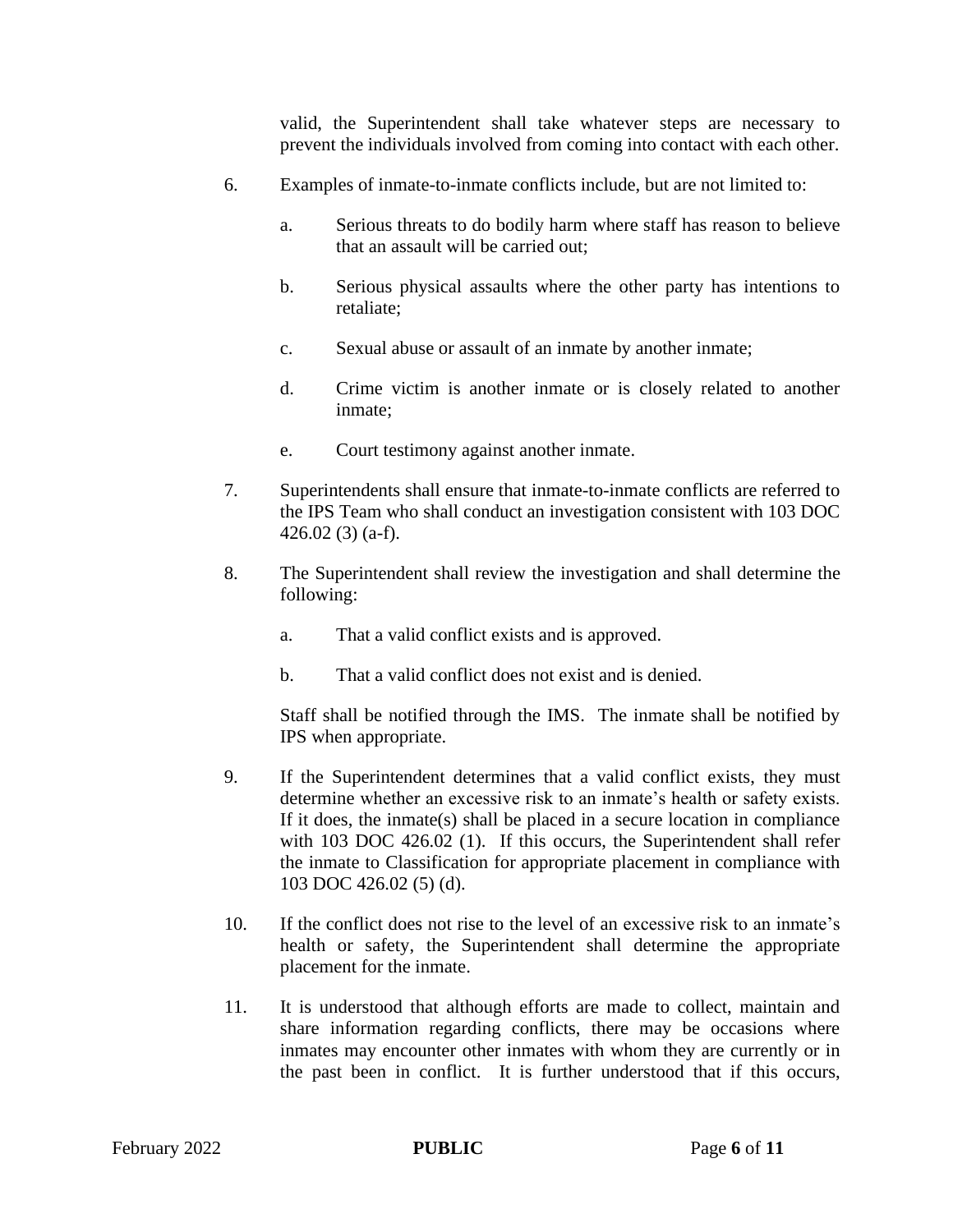inmates shall immediately report the encounter to staff and are expected to comply with all Department rules and regulations.

## **426.04 INMATE-TO-STAFF CONFLICTS**

- 1. In a correctional setting, staff must recognize the potential for situations with inmates that may result in personal discomfort but may not constitute a legitimate conflict. A staff member with a potential inmate conflict shall submit a confidential incident report to their respective Superintendent, explaining the potential conflict. In cases where the inmate claims a conflict with a staff member, IPS shall interview the staff member to determine whether a conflict exists and if so the seriousness of the conflict.
- 2. Familiarity alone between staff members and inmates does not constitute a conflict. In order to be considered a conflict, these situations shall be determined to violate the security of the institution or compromise the position of the staff member.

Examples of inmate–to-staff conflicts may include but are not limited to:

- a. Serious inmate threat to do bodily harm to staff or family where staff have reason to believe that an assault may be carried out;
- b. Staff member or close relative thereof was the crime victim;
- c. Staff member is victim of a serious inmate assault;
- d. Staff member and inmate are closely related.
- 3. The Superintendent shall ensure that the matter is referred to the IPS Team Commander, who shall conduct an investigation. The investigation shall include:
	- a. A detailed interview with the staff member involved to determine the nature of the claim and the names of the potential inmates and witnesses.
	- b. Researching and cross-referencing both internal and external documents and data to include any relevant incident reports, disciplinary reports, investigations, outside agency reports and intelligence information.
	- c. Interviews with anyone who may have knowledge of the situation or can offer useful information.
	- d. Validation of the information received. To validate a claim, the Investigator shall gather all information and evidence, then weigh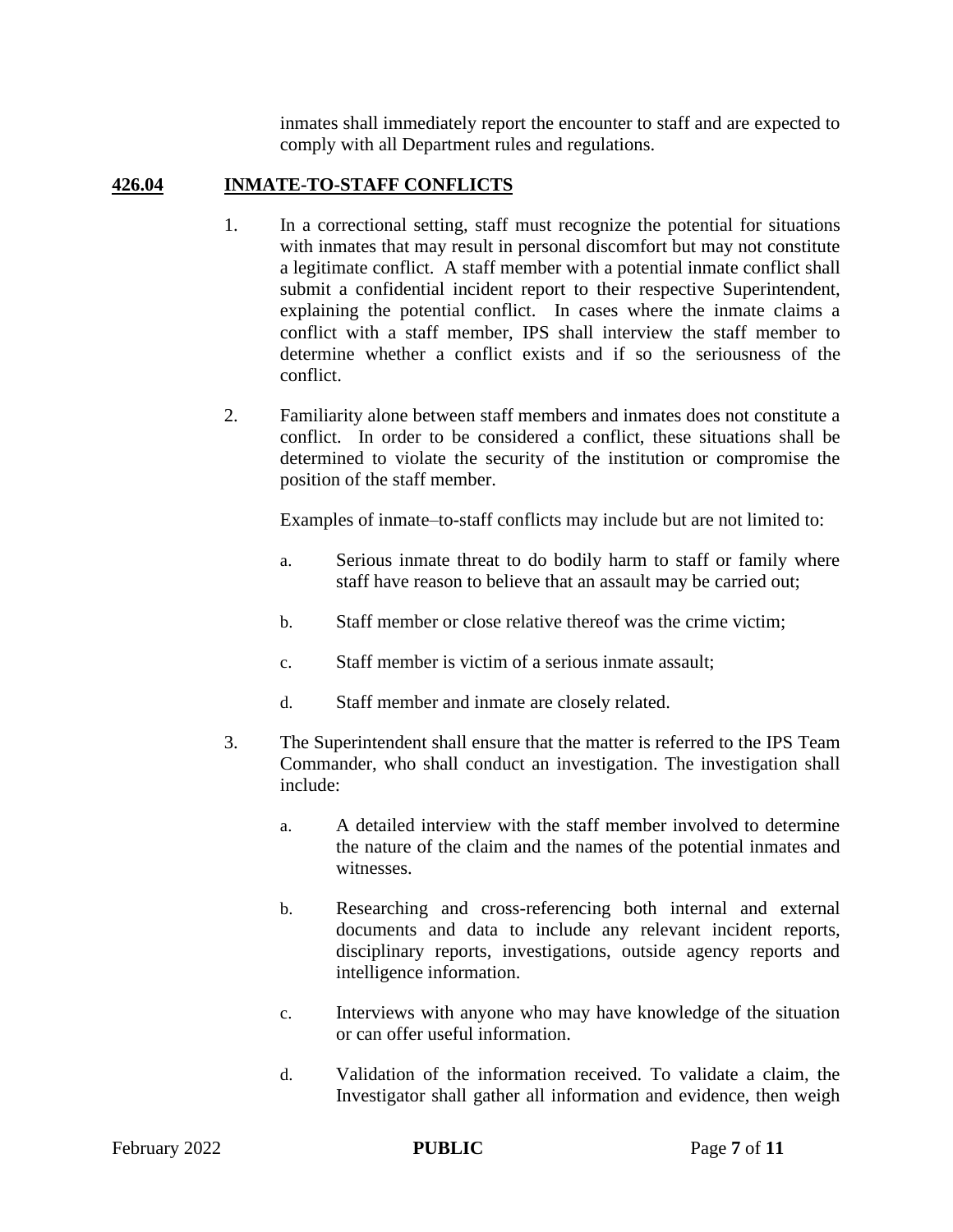and determine, as best as possible, whether the information is valid and may be relied upon to make decisions.

- e. A completed investigative package, which shall include the all supporting documentation, findings, conclusions and recommendations, shall be forwarded to the Superintendent for review.
- f. The Superintendent shall review and sign off on each investigation to ensure that each investigation is complete, thorough and that any and all conclusions are supported by facts.
- g. The Superintendent shall note their recommendation in IMS and forward the Inmate-to-Staff Conflict supporting documentation to the appropriate Assistant Deputy Commissioner for final review.
- h. If a conflict is approved, the Assistant Deputy Commissioner shall forward the Inmate-to-Staff Conflict Form to the Director of the Classification Division, Superintendent and the staff member declaring the conflict.
- i. Whenever possible, an approved conflict shall result in the inmate being moved to another institution with the same security rating. If this is not possible, consideration shall be given to reassigning the staff member to another institution or an area of the institution that shall minimize the opportunity of contact between the involved parties.

### **426.05 DOCUMENTATION OF VALIDATED CONFLICTS**

- 1. The only individual(s) authorized to document conflict issues in the IMS are those individuals authorized to do so by the Superintendent. All conflicts or claimed conflicts shall be documented in the IMS conflict source screen as soon as possible. A notation that the conflict is pending review with IPS is to be entered into the comment field until the final determination has been made.
- 2. The authorized staff member shall document the conflict or pending conflict on the appropriate conflict screen in IMS. If a conflict is established, it shall be noted in IMS as "active." If the conflict is not established, "active" should not be indicated. The authorized staff member shall make a notation in the IMS conflict source screen comment section. The notation to include the inmate's commitment number, name, interview date and site. The authorized staff members shall include as much of the matter as may be entered without putting either of the involved parties at risk.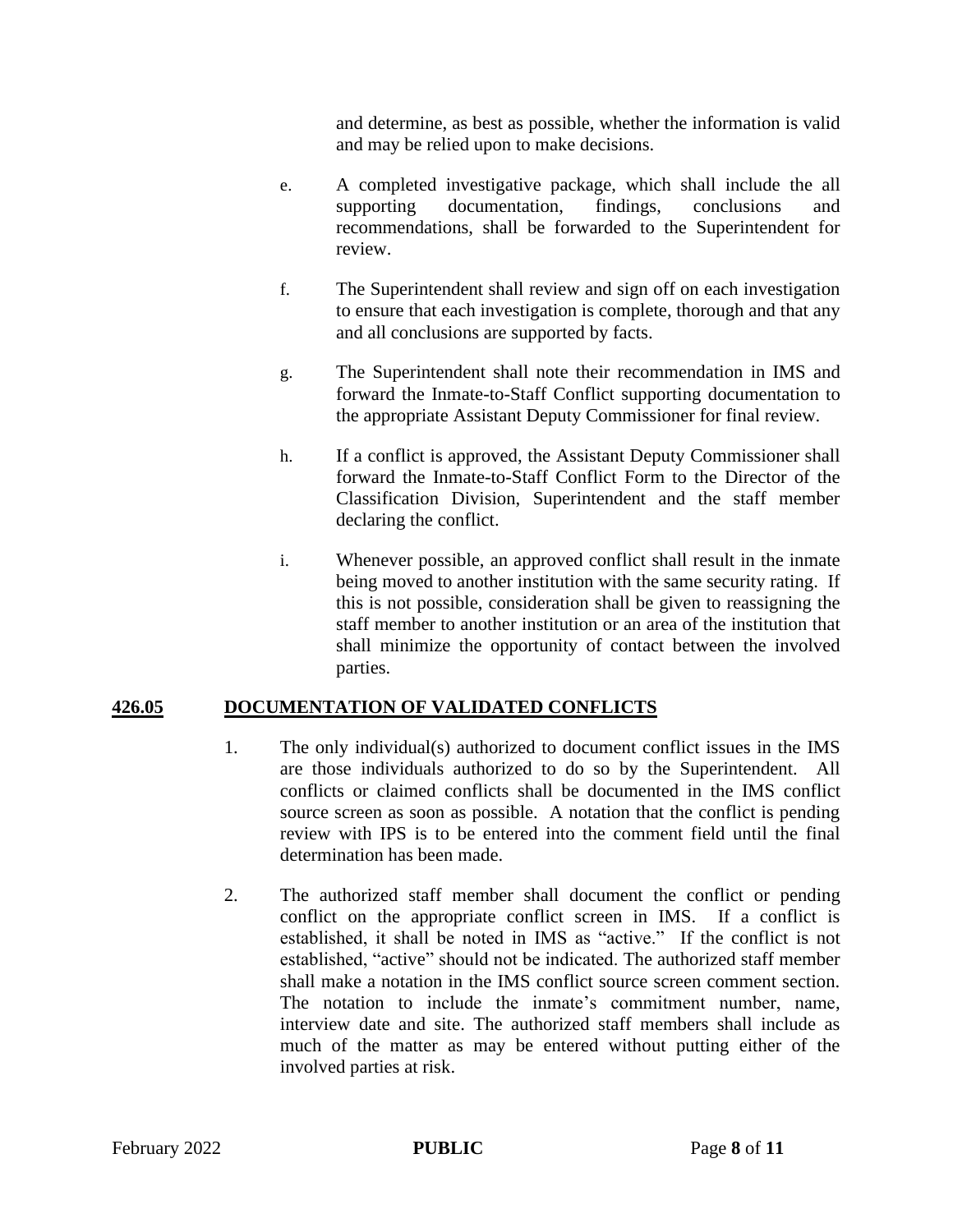- 3. Upon approval of an Inmate-to-Staff conflict, only those conflicts approved by the Assistant Deputy Commissioner, Central Office Classification Division staff shall be responsible for the tracking and reviewing of the status of these conflicts in IMS. To preserve security and confidentiality, no staff member's name or the nature of the conflict shall be reflected in IMS. It shall be the responsibility of the affected staff member to notify their Superintendent/Department Head in the event of a transfer to another institution where an Inmate-to-Staff conflict exists.
- 4. Each IPS Team shall establish a confidential file that contains all Inmateto-Inmate conflict investigations. Access to these forms shall be restricted and retained at the initiating site. If needed, access is through the IPS office of the initiating site.

#### **426.06 TERMINATION OF A CONFLICT**

- 1. IPS shall review all active conflicts on record for an inmate thirty (30) days prior to the inmate's classification review. The IPS Commander shall print a list of inmates who are scheduled for a classification review the following month through IMS. If the inmate wishes to have any of the conflicts listed on his record terminated, IPS shall investigate, and if appropriate, interview the inmate on the other side of the conflict as well. At the completion of this investigation, IPS shall forward only conflicts recommended for termination, along with supporting documentation to the Superintendent for review.
- 2. The Superintendent shall review the recommended conflict termination in IMS along with supporting documentation provided by IPS, and make a determination to terminate or not to terminate the conflict.
- 3. Staff shall be notified whether or not the conflict is terminated by viewing the information in IMS. The IPS Team shall notify the inmate of any approved termination and update the IMS Conflict Screen.
- 4. Conflicts are considered valid for the sentence(s) the inmate is currently serving. When either inmate involved in a conflict is released from custody, the status of the conflict for both parties becomes "terminated/released". When an inmate is committed after a break in custody, the admissions staff person shall link their old commitment number to their new commitment number. When these numbers are linked, all conflicts in which the status changed to "terminated" due to release from custody or otherwise, will be changed to "pending". The IPS Team shall then review the conflicts now pending and recommend whether they shall become "active" or "terminated". The Superintendent shall then make the final decision on these conflicts.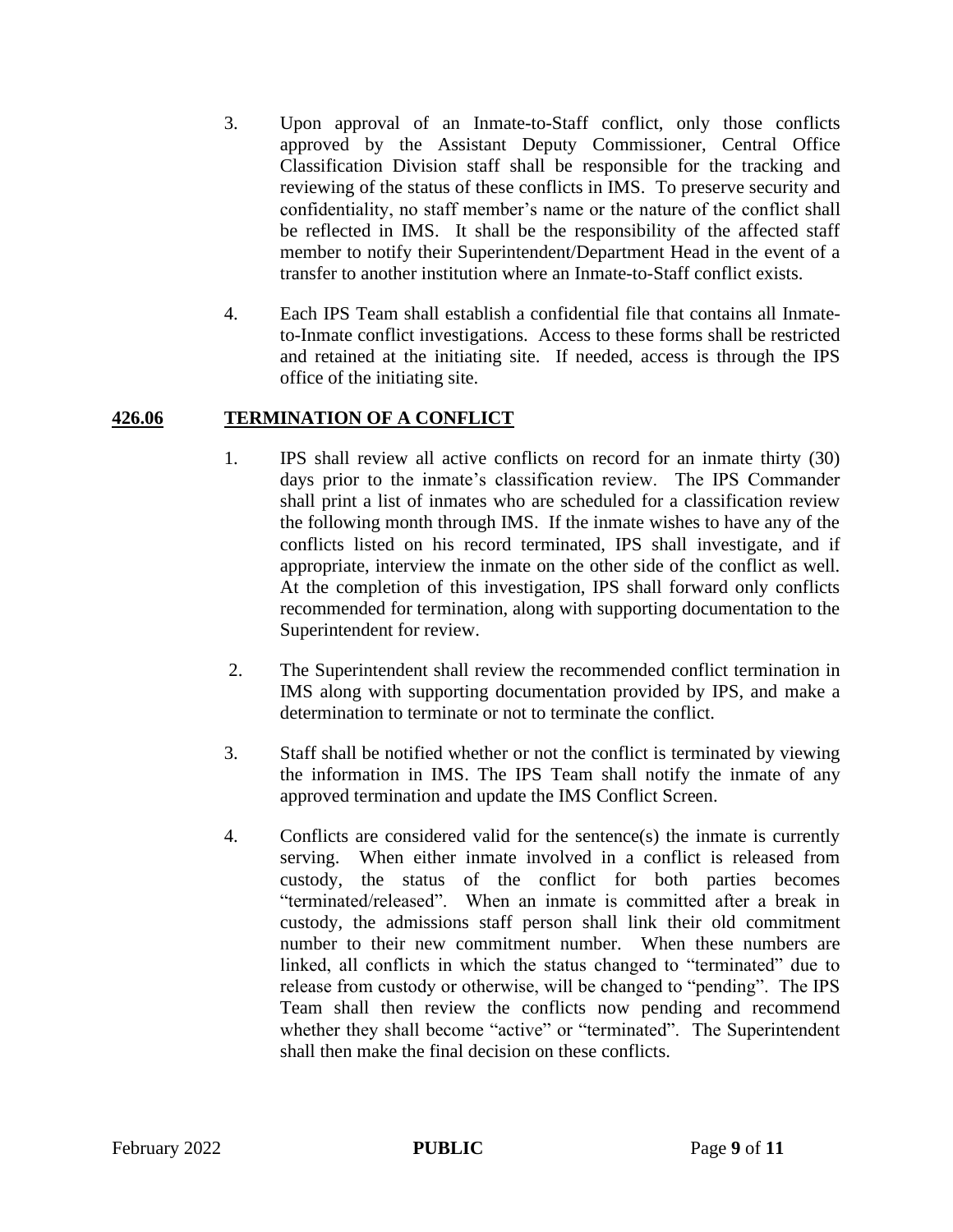## **426.07 EMERGENCIES**

Whenever, in the opinion of the Commissioner, a Deputy Commissioner, or the Superintendent, an emergency exists which requires the suspension of all or parts of this policy, a Deputy Commissioner or the Superintendent may order such a suspension except that any such suspension lasting beyond forty-eight (48) hours shall be authorized by the Commissioner.